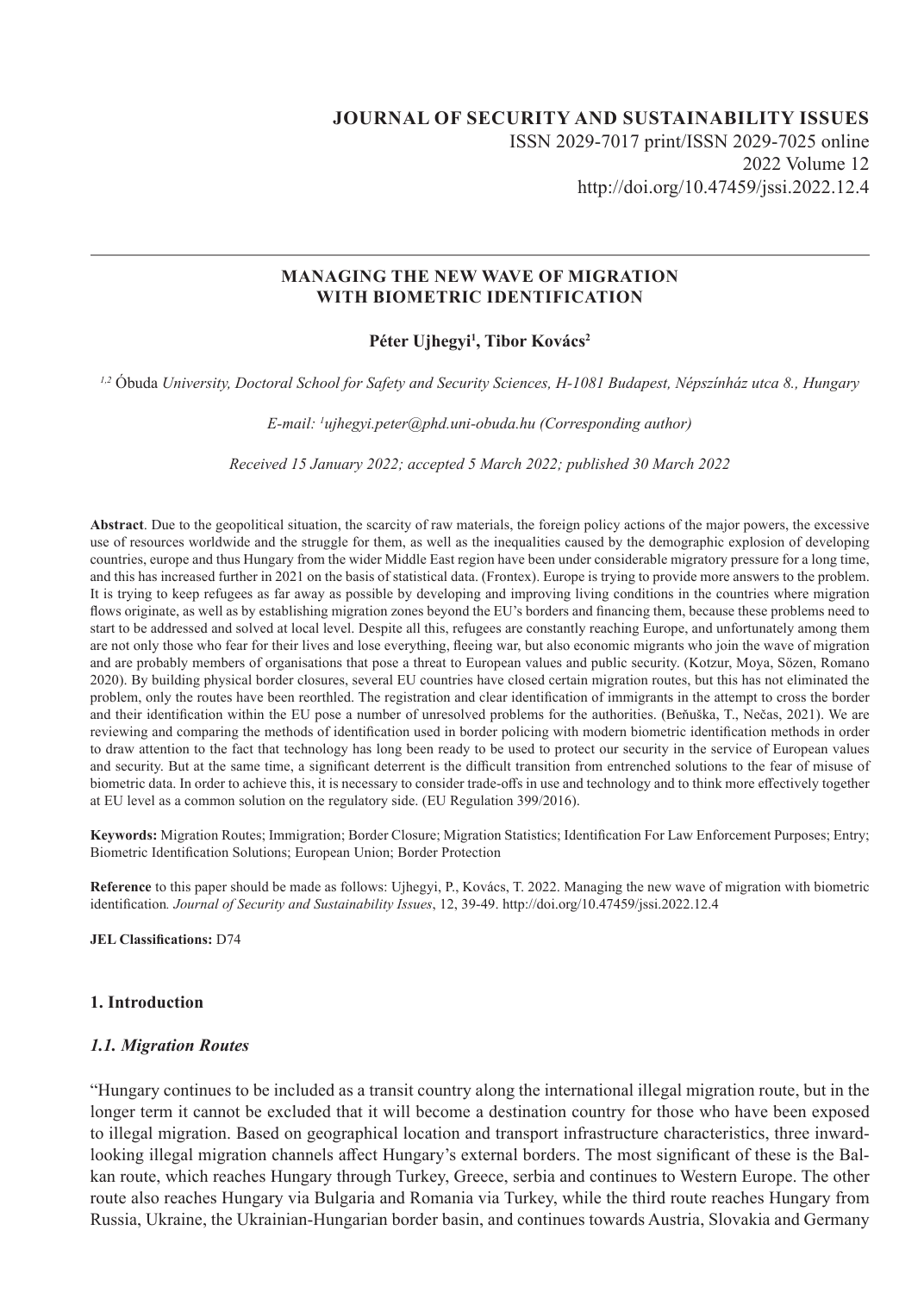on the other side. Hungary security is also directly affected by the situation in Greece, as illegal border crossers on the Greek-Turkish border reach the Hungarian external border through secondary migration." (Besenyő, Miletics, Orbán 2019).

Based on the organizational structure, the length of the border sections and the main directions of illegal immigration in the country, the executing staff of local bodies at the external borders is present in the largest number on the Hungarian-Romanian (447 km) and Hungarian-Serbian (174.4 km) border sections, then in Hungarian-Ukrainian (136.7 km) and finally in the Hungarian-Croatian (344.8 km) border section. The use of live force is greatly influenced by the availability of border security infrastructure and reconnaissance capabilities with different technical content in each border location. Among the external border sections, the Hungarian-Serbian relationship is clearly under constant pressure, and thanks to the forces and tools focused on it, it is here that the greatest opportunity is possible to detect and prevent illegal attempts to enter the country either independently or in cooperation with Serbian border police. Based on the data of recent years, it can be concluded that persons crossing the state border illegally try to circumvent the border security system in a more organized way, using new methods, and a larger number are caught further away from the state border, which is made possible by the cooperation between the border police patrol service operated in several interdependent lines and the authorities involved in integrated border management. Further strengthening this system, which also covers areas further from the state border, is of paramount importance for maintaining the security of the external borders. To this end, the National Programme supports the development of cooperation between public authorities and joint risk analysis. (National Program for Border Management and Visa Facility).

# **2. Border Closure**

An important advantage of technical border closures is that they put the border crossing into a controlled direction, where identity verification can be enforced and and gives border police the means to prevent the smuggling of the means necessary to carry out the attacks (Besenyő 2017).

In domestic politics, government-side and opposition communication, although with opposing opinions, the construction of the border fence has been given a prominent role. "The Hungarian government finally decided on 15 June 2015 to build the southern border fence. The construction was based on Government Decision No. 1401/2015 (VI. 17). In it, a temporary border barrier of 175 kilometers in length and a height of 4 meters was provided for." (Novák 2021).

The Western Balkans corridor is one of the busiest migration routes, according to Frontex data. In recent years, due to the continuous influx of migrants, several countries have decided to build border closures**,** despite the fact that opinions on how to deal with the problem remain divided within the EU and opinions on fences are conservative (Weinar, Bonjour, Zhyznomirska 2021).

Headquartered in Warsaw in 2004, Frontex, the European Border and Coast Guard Agency, is responsible for border control in the European Schengen area, in cooperation with border and coast guards of the Schengen area Member States. According to the Frontex Risk Analysis report in 2021, the EU's external borders were breached by 125,226 illegal border crossings in 2020, compared to 160,000 in October 2021, based on statistics for 10 months of the year. This is a significant increase, and as we look at foreign policy events, at the beginning of 2022 another situation will escalate in Ukraine, which is likely to lead to a new influx of refugees (Frontex).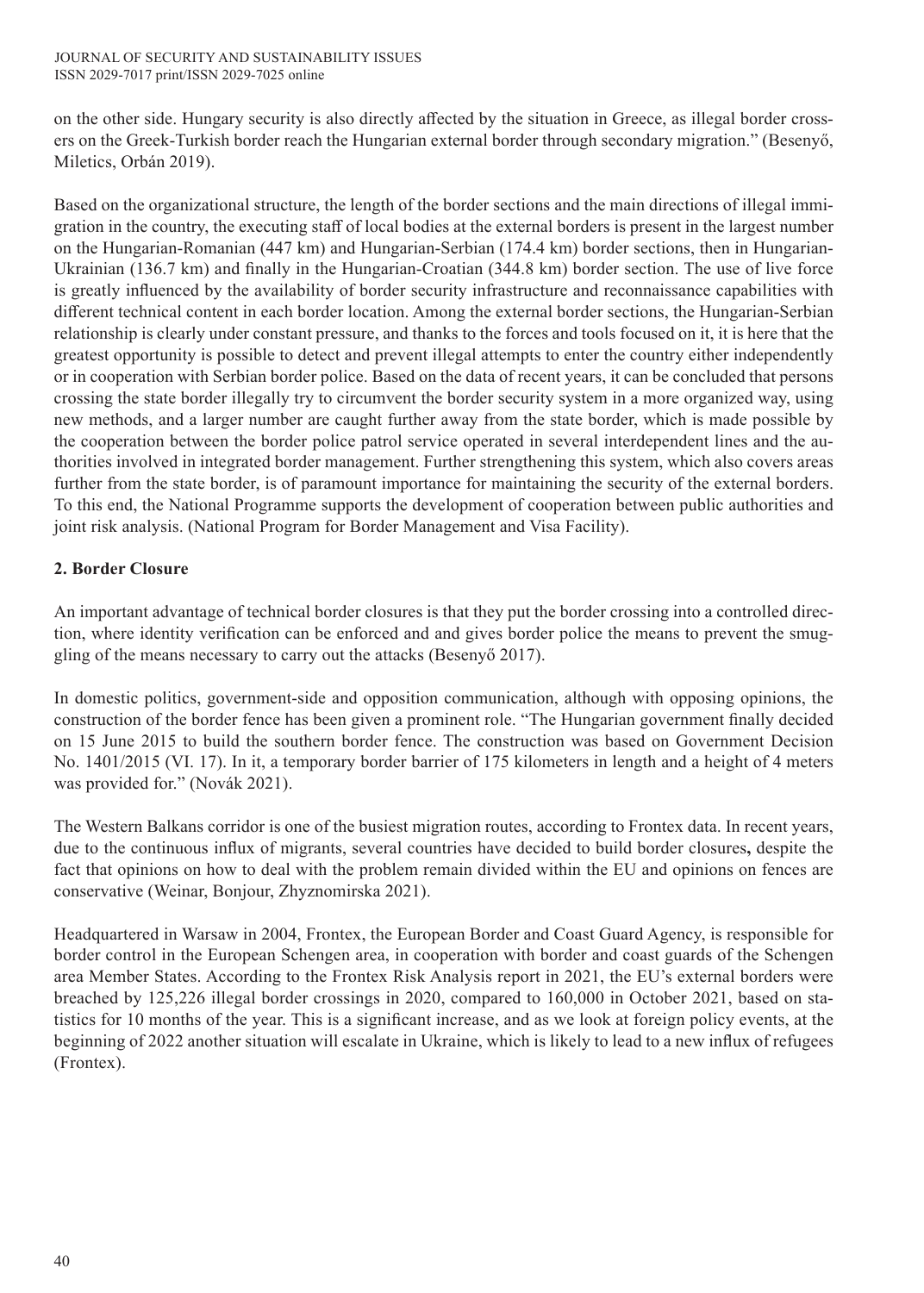

**Figure 1.** Number of illegal EU border crossings in 2020

According to Eurostat, at the beginning of 2020, 23 million non-European citizens lived in the EU, which is 5.1% of the total EU population (Migration and migrant population statistics). See Figure 1.

## **3. Other problems and challenges of illegal border crossing:**

In addition to illegal border crossings, border police face a number of other serious problems. Terrorism, man, drugs, cigarettes and arms smuggling are just a few examples. Migration poses a threat not only because of the political persecuted and refugees in Syria or Afghanistan, but because of the real enemies who are able to organize and arrive with this intention. These challenges affect not only richer European states, but also smaller, less important states, such as the Baltic states and Hungary. (Kriviņš, Teivāns-Treinovskis, Tumalavičius 2021).

The border police service branch of the police has a special task in ensuring the security of the region, going beyond domestic legislation and internal norms, in accordance with the directly applicable legal norms of the European Union. Using selective and differentiated control methodologies, the most necessary control elements should be applied to ensure the expected level of security. The level of risk of the citizenship classification adapted to the maintenance of security basically determines the number of elements of the audit and the level of control.

The travel document shall entitle you to cross the state border, inter alia, if the pointer is identical to the person to whom it was issued. The passport manager should therefore examine identity and make a decision on identity or discrepancy, regardless of the content of the verification, namely that a person with EU free movement rights or a third-country national should be checked. The identification shall be carried out on the basis of the travel document between the tasks to be carried out during the inspection and their order, after the passenger's nationality, visa-freeness and visa requirements have been stopped.

Identification is a thought activity in which a decision must be taken as to whether the person handing over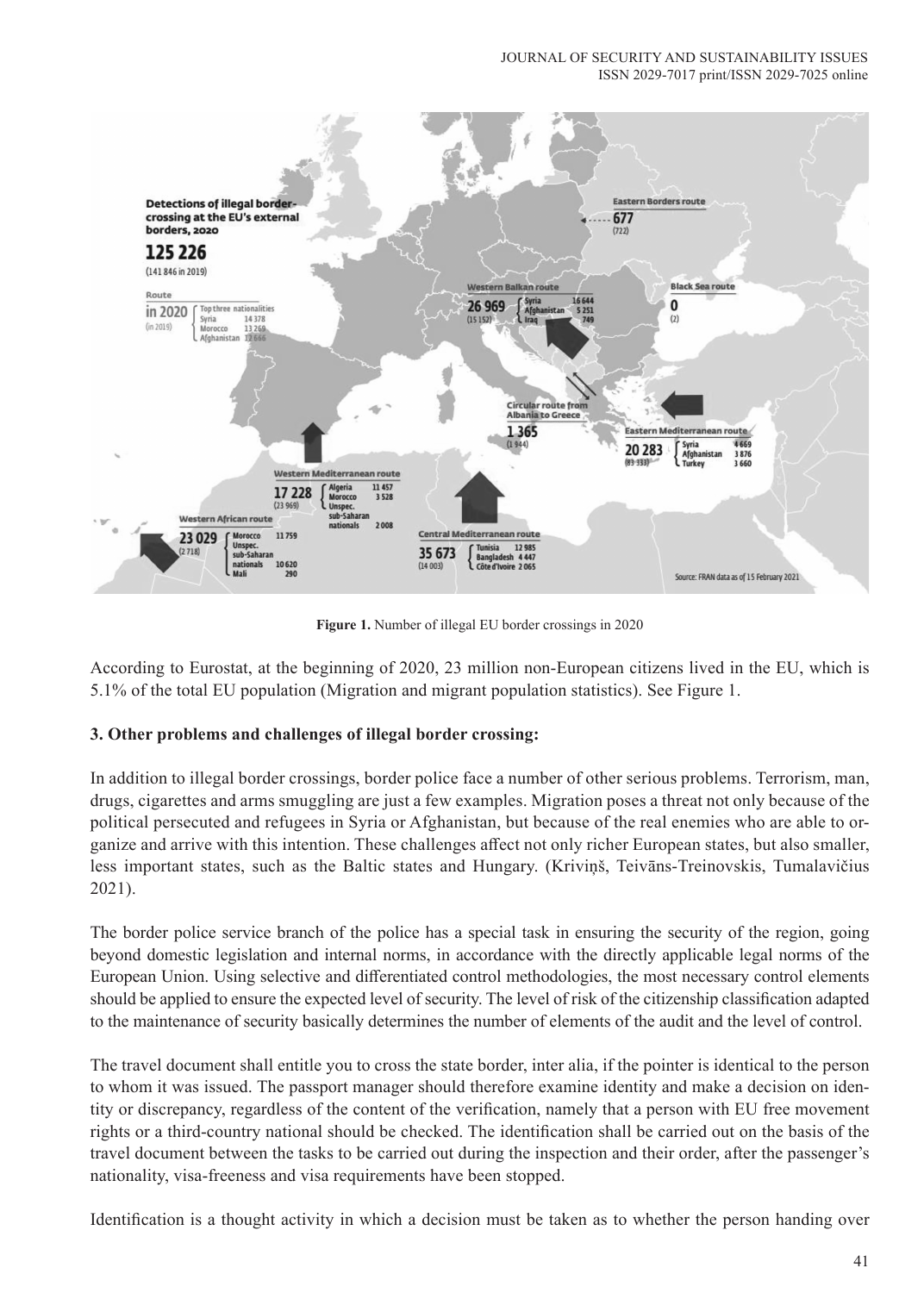the document for verification is the same as the person to whom the document was issued by the competent authority. The relationship between the person to be identified and the document handed over by him shall be established by the inspector. There is no direct link between the document and its holder, except for a document containing biometric data, where data is also verified, which could be verified by technical means in the event of suspicion. Therefore, identification is very often based on the intuition of the control person, which does not always guarantee the right decision (Balla 2019; Sharan et al. 2021).

It would therefore be a very important task and it seems increasingly justified to clearly identify and register all border crossers at all external borders, and I think there is a growing need to monitor and monitor the movement of persons requiring entry with reliable means between the borders of the Member States. Biometric identification methods could be used in combination to reduce the possibility of deliberate fraud and deception, while controlling several biometric parameters could reduce the need for special expertise of the person performing identification for law enforcement purposes and, in many cases, problems arising from environmental factors. The following biometric solutions are available.

# **4. Possibilities and metrics of biometric identification** (Kovács, Ujhegyi 2021)

It is important to distinguish between identification and authentication. We are talking about type 1:n identification when we compare the currently measured biometric sample ("1") with all the samples stored in a database ("n") and if there is a match, the requester of eligibility is determined and, say, an entry is made. So we compared a sample with a set of data from a lot of people. A key part of this process is that the legal conditions for storing biometric templates and samples must also be met, as the biometric template is considered personal data and is subject to appropriate regulations in order to protect personal data.

Authentication ("1:1") involves a template ("1"), i.e. a biometric data is stored and compared to the pattern just taken down ("1"). In this method, we examine whether the person belonging to the given and stored sample is right there and at the moment of identification he or she provides the biometric sample. This authentication procedure is used by your mobile phone for biometric verification if you enter the device or bank or want to pay, but from the point of view of the process, this also includes the method of using the biometric data stored by your passport. So, the match between the freshly taken and previously stored samples is examined by the given methodology.

The authentication process is usually much faster, as you don't have to compare in hundreds, thousands, or even millions of database records, and protecting a database with a lot of sensitive data is not a big risk, because that's not how you store the data.

An important feature of the identification process and the biometric measurement solution used are the FAR and FRR values. The FALSE Acceptance Rate (FAR) value shows how many cases are identified as unauthorized users during enrollment. Less problematic than this indicator is the FALSE Rejection Rate (FRR), i.e. the rejection of eligible users.

In the case of identification solutions, the number of biometric features recorded by the technology used is also a characteristic aspect. The number of recorded data varies widely, we are talking about 15-35 points for a fingerprint, but a palm network-based solution can record up to 5 million reference points. The professional know-how of biometric solutions companies is how many of the data collected accepts in successful identification and how many have the limit where the system rejects the process. The pandemic situation in the 2020s and 2021s reinforces this, because a number of disturbing circumstances can affect the transmission of a successful sample. Before we get to this, let's look at the identification methods and what links biometric identification can be to critical infrastructures or object security, especially in the case of special objects, and how this changes in the pandemic situation.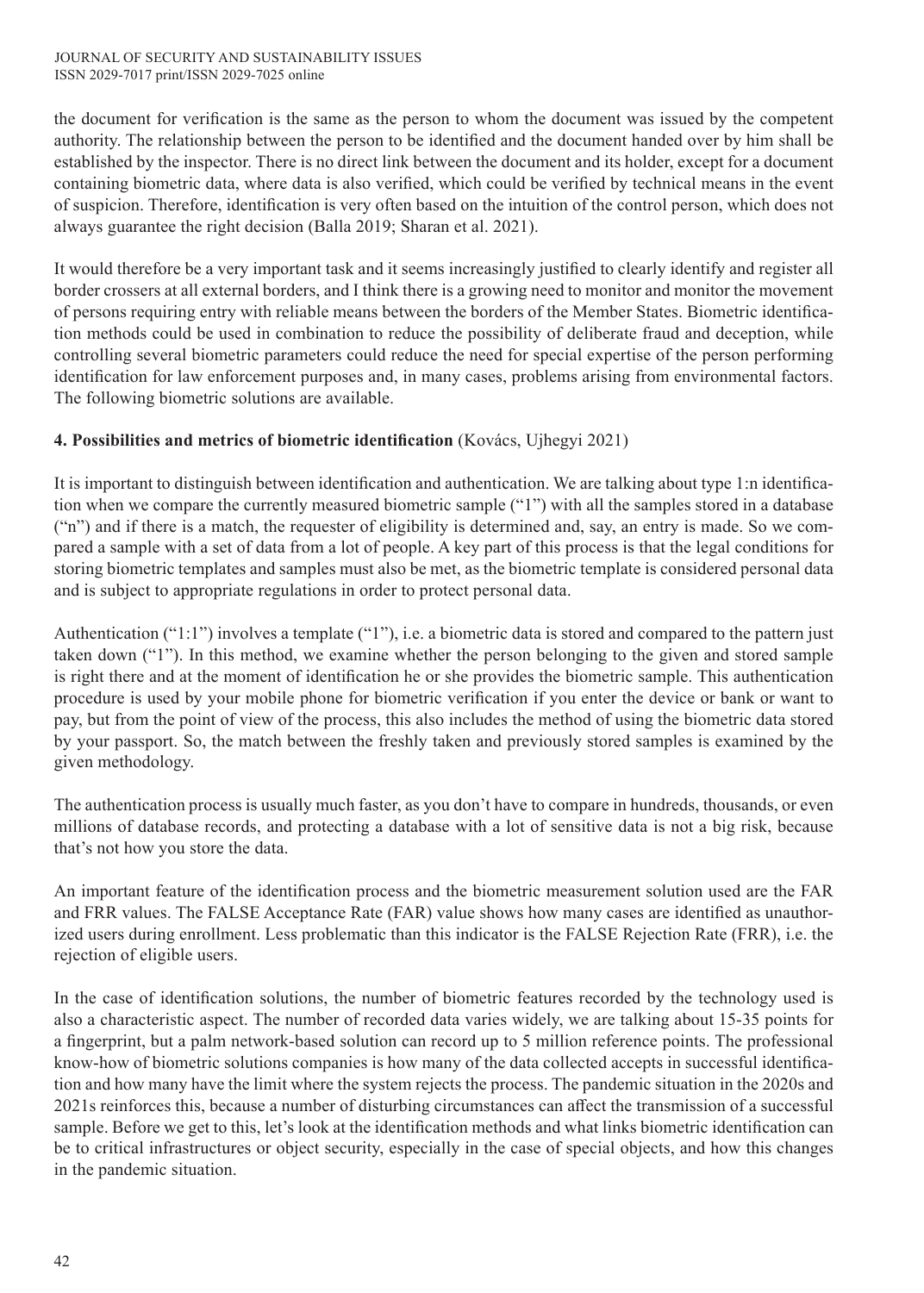#### **5. Fingerprint, palm print biometric identification**

The groove of the skin on the surface of the finger or palm, is formed by the so-called frills and spear lines. A quick identification solution, due to the early use of law enforcement, is one of the oldest biometric technologies, so it is quite accepted and widespread. In the process, approximately 15-50 external characteristics are measured, but usually not contactless technology, so the detector must be constantly disinfected. The pattern is easy to copy because it may inadvertently remain on the suitable surface (e.g. glass cup). It is not applicable to 3-5% of humanity because they do not have fingerprints suitable for electronic sampling. A sample of two palms or even ten fingers is available, but work with chemicals or physical activity in certain areas of the construction industry can cause the leather folds of the palms or fingers to easily deteriorate, which makes such identification possible. Sometimes, in the case of a border crossing, the upper epithelials are damaged with strong acids "in order" to fail fingerprint identification, thus avoiding clear identification. Over the years, the pattern does not change and develops from 18 weeks of age. In the case of use in the health field, the use of medical rubber gloves may be a disqualifying reason.

#### **6. Hand geometry-based biometric identification**

It is a commonly used technology that takes into account the shape and physical dimensions and proportions of the hand. Newer technologies can now identify without positioning spikes. It is widely applicable in terms of population, there are no significant disqualification factors and the identification time is not significant (a few seconds). The process of identification is acceptable to users, there is no resentment towards the process and technology of identification and the need to cooperate with the device is not very high. It measures external parameters, identification is based on approximately 30. Weight gain, a hand changed due to joint disease can cause identification problems, sensitive to this technology, in the field of health, or due to pandemic protection, rubber gloves can cause a decrease in the number of identification parameters. (Gulyás, Kovács 2021).

#### **7. Facial recognition-based biometric identification**

It is one of the most well-known technologies and the most used solution in our daily lives. Due to the method of biometric identification used by tablets and notebooks to unlock phones, it has reached everyone and is a popular convenience solution. Today, almost most camera systems offer some kind of face-based identification solution. The acceptance of the technology is therefore high, authentication is based on external paramters, it does not require physical contact during the measurement, but the position of the camera and the person and many other external factors (e.g. lighting) significantly affect the success. You don't need the person's consent or cooperation to successfully identify you, which makes the solution suitable for multipurpose and hidden use. During identification, the comparison of samples may not necessarily be carried out with a registered database of users who have consented to the purpose of data processing. Identification can work on the basis of an image taken from or downloaded from a movie, and with AI-assisted solutions, it is not necessary to look at the camera and identification can be successful based on very few parameters (Heilweil 2020).

The technology measures the characteristic points of the face, their distance and proportion. The search for moles and other characteristic identifiers (scars, tattoos) helps the process, based on wrinkles and skin pole examination it is even possible to determine the age of the person. This includes some of the definition of persons based on the ear shape, and among the new solutions there are technologies that can identify by head shape and ear shape as an additional solution, but also from a profile. The accuracy of the technology is low, its vulnerability is very high, it is easily accessible to exploit the vulnerability of payment or identification services using masks based on high-quality high-resolution images. Typically, systems do not include hardware software solutions for live sample recognition. (Ngan, Grother, Hanaoka 2021).

## **8. Iris-based biometric identification**

We process the pattern of the iris of the eye. The iris image does not change from the 8th month of the fetus until death, it is widely used and the chances of matching the samples of two different individuals are 1070. Internal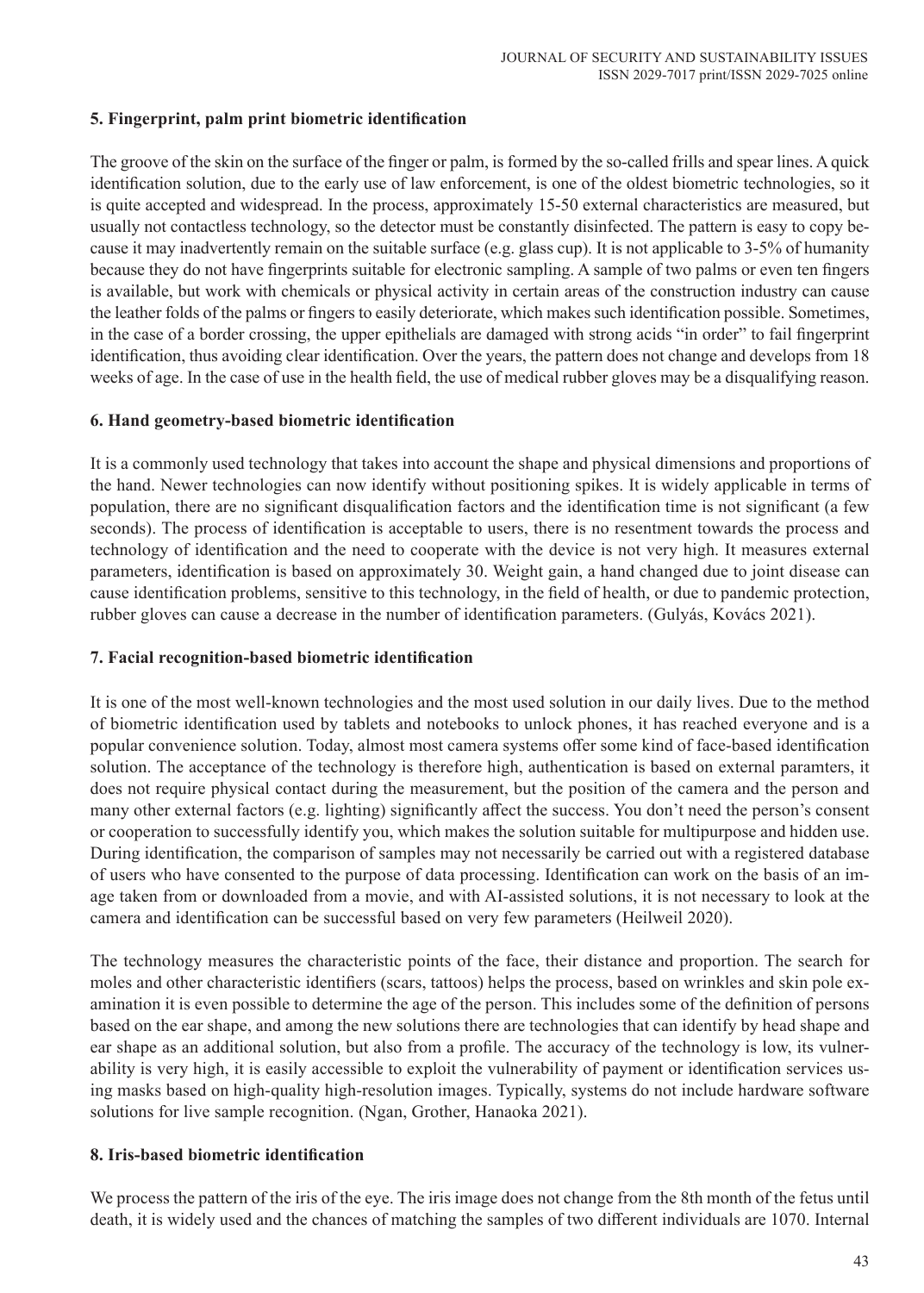biometric feature, technology contactless. In the case of an active solution, you need to look closely into the sensor, therefore there is a high need for cooperation in the implementation of the identification process, as well as the acceptance of the method mainly due to the risk of possible infection. It takes about 400 characteristics into account in identification, one of the most accurate techniques, but these solutions are sensitive to various eye diseases. (Tajti 2021).

# **9. Retinal biometric identification**

By scanning the vascular network running on the back wall of the eye, the structure of the retinal blood vessel is identified by the camera, which uses infrared light-based lighting. A very high-precision solution and the uniqueness of the retina ensure that it can be used widely. Acceptance of the procedure is low, because those who do not know the technology are averse to "illuminating" the eyes. Retinal identification provides one of the best biometric methods with low FRR and nearly zero percent FAR values. For identification, the need for the positioning of the head is also not favourable, the solution is disadvantageous in case of mass rapid read-down demand, and it is not beneficial from a hygienic point of view either.

## **10. Vascular network-based biometric identification**

We measure internal data when identifying finger or palm vascular network. When illuminated by infrared light, the sensor detects the flow of carbon dioxide-enriched blood in the blood vessels, so it can only measure a living sample. The measured reference points are in the order of millions, a high-precision and fast solution. The latest technologies do not require any special cooperation, the finger or the hand is pulled over a surface and is identified within a few seconds without touching. It does not affect the identification of contaminated skin or superficial injuries. It can be applied to the widest range of the population, there are few grounds for exclusion. The latest technologies do not require any special cooperation, the finger or the hand is pulled over a surface and is identified within a few seconds without touching. It does not affect the identification of contaminated skin or superficial injuries. It can be applied to the widest range of the population, there are few grounds for exclusion.

## **11. Voice-based biometric identification**

When identifying sound, the frequency of the sound is first identified, and then in the later phase other properties of the sound: tone, tone, rhythm. There is a significant difference between two methods, in the case of socalled "speech recognition", speech is recognized by the system, while in the "speaker recognition" method the sound itself and the unique characteristics of its emitter are recognized. The measured sound depends not only on the medium, distance and method of recording, but also on the biological characteristics of the individual's vocal organs, as well as on his personality, sociocultural environment, intelligence and many other factors. Each pattern is unique. In general, the consent of the individual is not required for sampling or identification. It is an internal identifier, an accepted technology. Its weak point is that the sound changes due to illnesses, or even emotional or physical exertion, which affects the pattern giving and the success of identification. Under ideal conditions, the technology is highly accurate, but there is no live sample identification in general applications and ideal conditions are rare, so it is more of a secondary solution. (Fejes 2018).

## **12. Identification for law enforcement purposes**

'Establishing a direct link between the person under control and the document he/she has provided for identification by means of the facial image/photograph, personal data and the recorded biometric identifier at the point of the check, built into the verification process and with an immediate response to identity or deviation. The purpose of identification is to determine whether the person showing the identity document is the same as the person to whom the document was issued.' (Balla 2019).

Passports issued in the European Union, including in Hungary, with a validity period of more than one year, are mandatory to include a facial image as a primary biometric identifier and a fingerprint on the chip as a second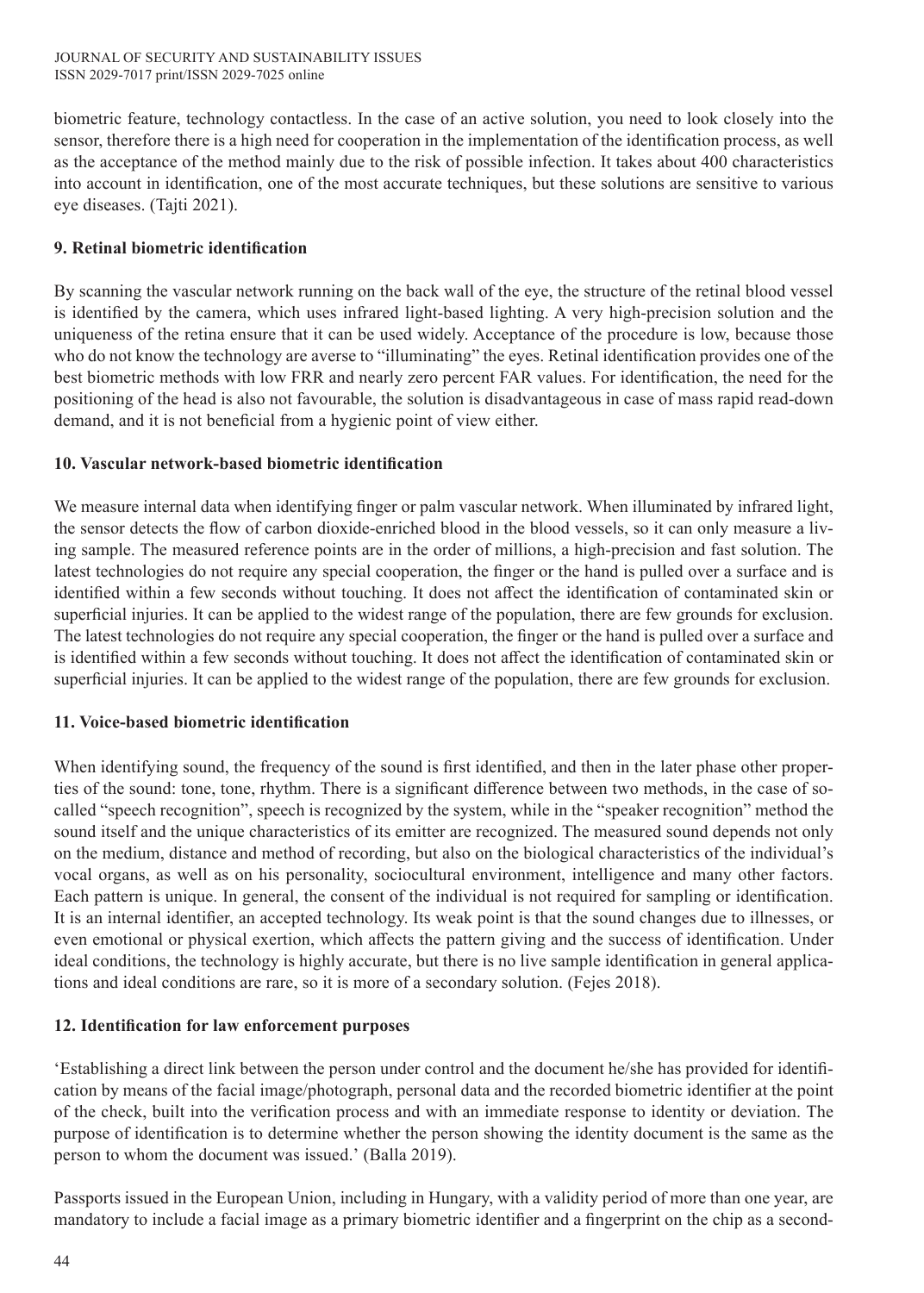ary biometric identifier. If it is not possible to record fingerprints on a permanent or temporary basis at the time of issue, the period of validity of the passport may be up to one year. Under current rules, biometric fingerprint samples do not have to be stored from people under the age of 12. This constitutes a vulnerability point in the current system, because it is not possible to use another biometric solution or to verify the identity of the person by clearly identifying it, i.e. establishing a direct link between the document and the person who transmitted it for verification. Consider the security risks of identifying a 10-month-old baby on the basis of a travel document issued at the age of five days, and the determination of his relationship with the parents is also doubtful because the travel document does not support it. (Balla 2013).

Fingerprints in passports are already a personal data with extended protection, which cannot be stored or checked from the electronic data store due to the legal environment – the processing of personal data. This means that the authority is also subject to strict rules when checking, because a certificate is required from the passport to query biometric data. The Hungarian police officer can retrieve the data from the Hungarian document and perform the biometric identification, because he has the necessary certificate, but for the sake of the example, only if he has the necessary certificate from the Austrian passport. Beyond the border, e.g. the Austrian police officer must have a similar background data and certificate in order to be able to use biometric data stored electronically from the Hungarian document for the safe execution of personal identification.

Biometrics are a mandatory element of the document for EU citizens, more specifically for persons with EU free movement rights, but since there are green borders, border crossings at member states' internal borders can only be discussed in principle. At the Schengen external border, the possibility of identification on the basis of biometric data should also be provided in this category of passengers, for which those certificates are required. For third-country nationals subject to a visa obligation, there is no mandatory biometric data in the passport (although it may be included), but the Visa Information System (VIS) and the exchange of data on short-stay visas between Member States (VIS Regulation, HL L 218 2008.8.13.) are recorded in the fingerprint data, which must be applied to identification at each entry into the Schengen area. Visa-free third-country nationals are currently "excluded" from the possibility of identity based on their biometric data (Balla 2017). See Table 1.

| Category                  | Whether the document must<br>contain biometrics                              | Should a person be<br>biometrically identified<br>upon entering Hungary? | Can a citizen be certified by the authorities<br>by means of a roadside certificate in the EU<br>Member States or can the authority verify<br>the citizen by biometric identification? |
|---------------------------|------------------------------------------------------------------------------|--------------------------------------------------------------------------|----------------------------------------------------------------------------------------------------------------------------------------------------------------------------------------|
| Member States of          | yes                                                                          | no                                                                       | Citizens of their own country, yes, and other                                                                                                                                          |
| the European Union        |                                                                              |                                                                          | Member States, access depending on insurance.                                                                                                                                          |
| Visa-free 3rd<br>country  | no (but may be a consideration<br>for the acceptance of travel<br>documents) | n <sub>0</sub>                                                           | access depending on insurance                                                                                                                                                          |
| Visa-bound 3rd<br>country | visa (may be a consideration<br>for the acceptance of travel<br>documents)   | yes                                                                      | yes                                                                                                                                                                                    |

#### **Table 1**. Indentification

Fingerprint-based identification is the most common identification solution due to the entrenchments and customs of law enforcement, but it is also one of the obstacles to the development of methods. New solutions could be explored from the lens of the tool and method-specific requirements, but since it is used by 27 Member States on a mandatory basis, it would be difficult to replace it with other biometric data.

"There are at least 10-15 possible variants of identification based on biometric data that can be used to establish a doubtful identity. They require different identification procedures, technical infrastructure and expertise. As a result, there are currently three applied procedures in law enforcement identification that also essentially meet the professional requirements for biometric identification. These procedures are also preferred and supported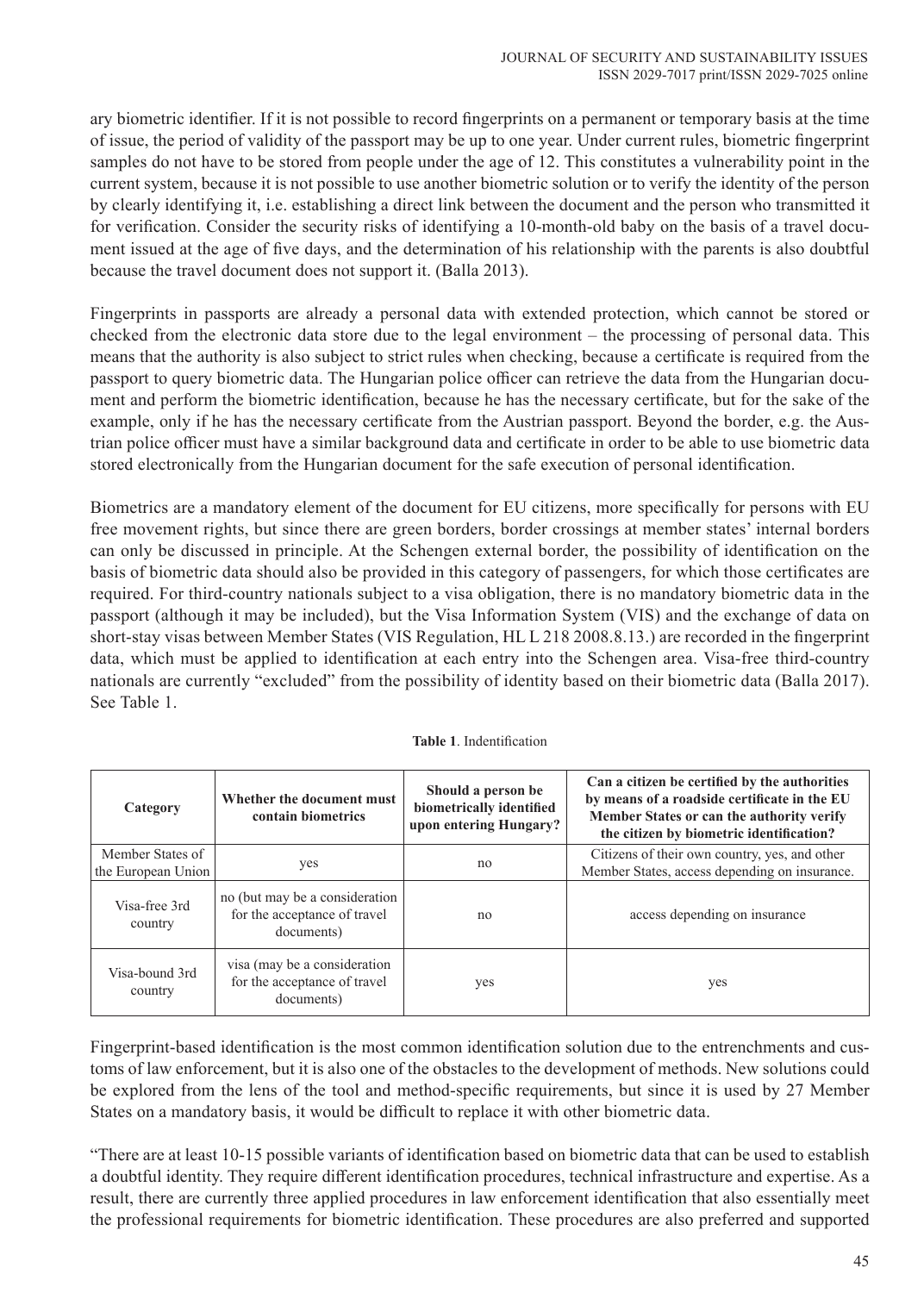by ICAO and the European Border and Coast Guard Agency (Frontex) and will apply in the future under the legal or applicable standards applicable in the EU when identifying persons. (EU Regulation 2019/1986).

The ICAO also examined a number of biometric identification technologies, including facial recognition, iris, fingerprinting, hand geometry, sound and signature identification procedures for document testing in its 2001 assessment, including facial recognition, iris and fingerprint identification (ICAO 2007). Frontex also supports these three identification procedures in the context of biometric identifiers, but in the case of the Automated Border Control System (ABC system) and the Registered Passenger Programme (RTP system), it says that if the order does not rely on the use of a travel document containing biometric elements, other biometric identifiers may be used as personal identification on the basis of separate sampling." (Balla 2019).

There are several central databases containing biometric data in the EU, one of which is EURODAC, which facilitates the processing of fingerprinting systems and asylum applications. The legal basis for this system is the Dublin Convention, also known as the Dublin Regulation, which was adopted in 2003 by 12 signatory states (Belgium, Denmark, France, Germany, Greece, Ireland, Italy, Luxembourg, the Netherlands, Portugal, Spain and the United Kingdom) Under the current border protection rules, two biometric data are stored in the passport, which is the photo and fingerprint, these are recorded in the EU passport in order to establish clearly the relationship between the document and its holder and this also applies to illegal border crossers. There is also a more than 100-year tradition of fingerprint identification in criminal identification. (EU regulation 2017/2226).

The current EURODAC Regulation only allows comparisons of fingerprint data. In 2015, the European Agenda on Migration proposed to supplement EURODAC with other biometric identifiers, thereby somewhat reducing the difficulties that Member States often face due to the refusal of damaged fingerprints or fingerprinting procedures. This proposal requires Member States to produce facial images of the person concerned for transmission to the central system and provides for a combination of fingerprints and facial images and for comparing facial images separately under certain specified conditions. Thanks to the integration of facial images into the central system, queries with facial recognition software will also be possible in the future. (eur-lex.europa.eu 2016).

By 2020, eu-LISA will conduct a study on the technical feasibility of supplementing the central system with additional facial image recognition software that provides reliable and accurate results after comparing facial image data. (eur-lex.europa.eu 2016).

In the United States, regulations are looser, and no biometric data is required. The question may arise, of course, whether, on the basis of the principle of necessity-proportionality, this violates Community law and the right to privacy declared by Community law. The combination of biometric databases, profiling, total control and automation in the field of observations should always be avoided. Solutions that are least restrictive of constitutional rights may be considered.

## **13. Vascular network-based solution instead of fingerprint**

The identification solution currently in use is photo and fingerprinting. Both are based on external criteria in the identification process. Fingerprinting has a great advantage due to law enforcement, it is widespread, it remains on all surfaces, it can be removed from 10 fingers, its uniqueness is high, but the destruction of the skin folds on the fingertip is very easy, the falsibility of the sample is high. Refugees can take advantage of this, because if they are not granted asylum and deported during registration and identification in one Member State, they may even be prevented from being clearly identified by another Member State by destroying their fingerprints.

Based on a photo or digital portrait, a law enforcement professional also carries out identification during the verification of an ID card, the facial recognition technology has developed greatly. Analysis and image analysis software can help you identify, either by photograph or by creating an older state from a previous image. Identification can be done remotely without the knowledge of the subject. It is easy to influence or hinder the success of identification with makeup, hat, wig, sunglasses or face plasticity solutions.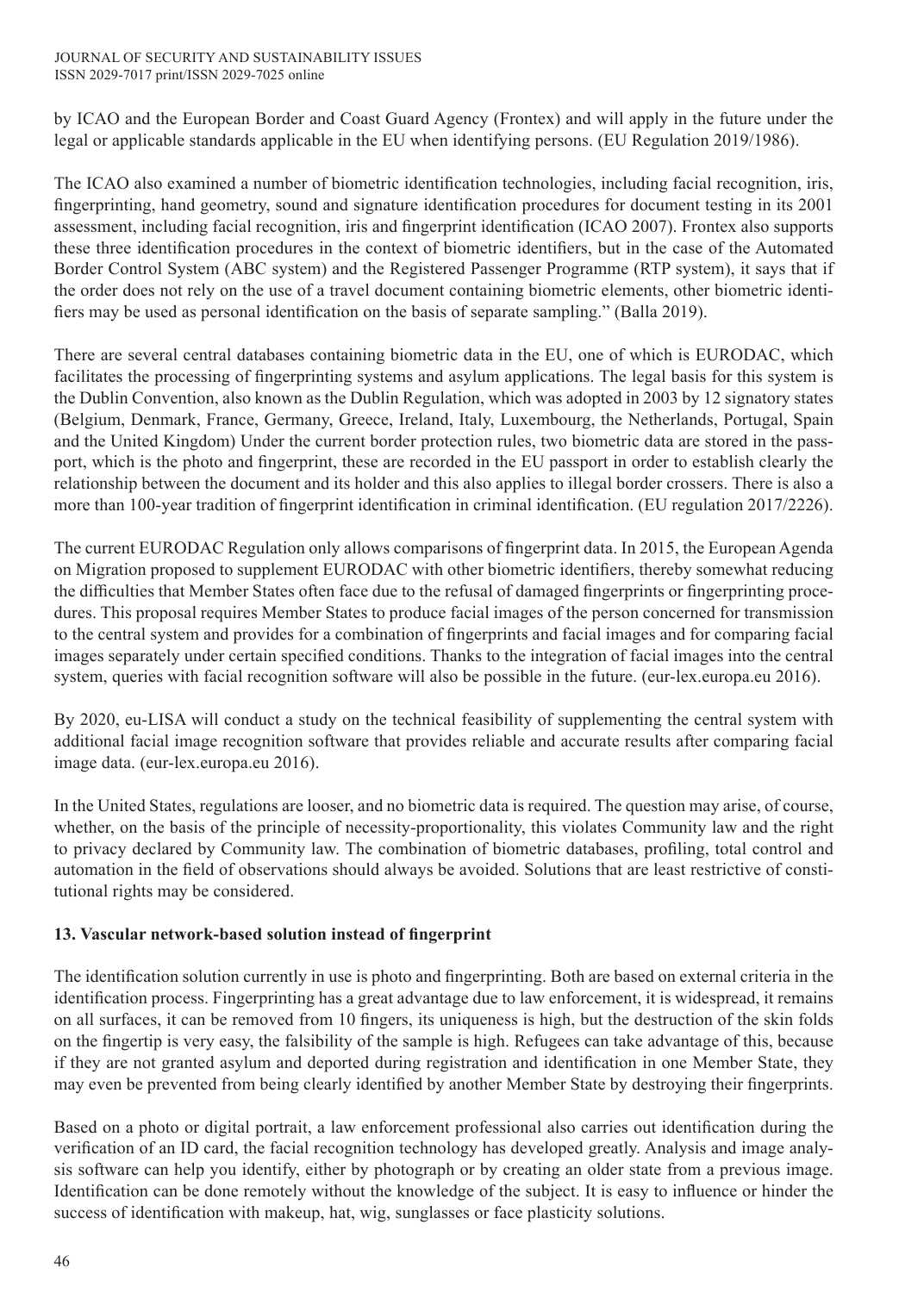During vascular network-based identification, it requires minimal cooperation from the subject, it is enough to pull the hand or finger over the surface of the sensor. The success of identification is not or is difficult to influence, the pattern is not affected by damage or contamination of the skin surface, no falsified hand or vascular structure can be used, the measurement can only be carried out on living tissue, the sensor measures the pattern of the vascular structure based on changes in blood flow. It measures an internal standard. It is not sensitive to skin color, each person has at least one hand, there are few disqualifying factors. The data used in the identification is permanent over the age of 12, the structure of the vascular network does not change until we die. New sampling is proposed every 1-2 years under the age of 12 or at the same time as the renewal period of the documents. The solution is not particularly susceptible to diseases, but using a sample of two hands minimizes this exclusion factor. It can be palms, it can be finger-based, or it can be taken on the forearm. The technology can be contactless, there is no need to deal with hygiene problems, but positioning requires practice when sampling. The rejection of the solution is small, because we do countless things in everyday life with our hands, so it does not cause any inconvenience to use for the identification process, even at the cost of physical contact. The identification solution has little exposure to light conditions, can be performed in the dark, in the field, and can be used in non-extreme temperature weather conditions. The identification accuracy is high compared to other biometric solutions and the speed is good, but these parameters are obviously also dependent on background systems. Perhaps the only negative factor is that the price of the solution among biometric solutions is considered to be moderately high.

Vascular network-based identification cannot be used as a remote identification solution as opposed to a facial recognition solution, but it does not allow hidden identification, it cannot be used without the consent of the subject. The print of the vascular network will not remain on a glass surface like a fingerprint or a DNA sample, so it will not replace the fingerprint used in law enforcement.

#### **14. Summary. Conclusion**

The great power games continue to sharpen the problems of the Middle East. Due to the effects of climate change caused by global warming, the growing shortage of food and drinking water in different regions and the promise of a stable democratic legal order and security, the EU will continue to be an attractive destination for migration. With the expansion of the Member States, the increase in bureaucratism and the rise of dissension due to a wide range of interests, the Union is becoming a slowed-down machine, difficult or unable to make a unified decision and unable to respond effectively to a variety of global problems. However, the culturally enriching effect of immigration is recognised as creating further tensions, with most European citizens not wanting such a colourful cultural environment within the EU and many immigrants abusing the flexible immigration policies of Western countries. On this issue, Hungary quite vocal, because according to the government-side narrative, we do not take in migrants and we want to preserve our national sovereignty. On the issue of fencing, the EU has been opposed to the construction of new fences since the dismantling of the Iron Curtain, and has refused to do so on the issue of closing borders and building new fences, but several countries have decided to do so in recent years as a result of the independent decisions of the Member States. As long as the EU catches up with itself on these global issues and reaches a decision, all support must be given to border protection agencies, both legally and technologically. The identification solutions currently in use do not provide adequate solutions to many new challenges, so it is time to consider expanding them with new methods. Nevertheless, such a complex issue as migration management and the usability of identification methods depend not only on technological issues, but also on policy decisions, the widespread and comprehensive application of solutions, and the complexity of solutions. (Kui 2020).

## **References**

399/2016 EU regulation, https://eur-lex.europa.eu/legal-content/HU/TXT/PDF/?uri=CELEX:32016R0399&from=HU (downloaded: 2022.01.20)

A regulation by the EU Parliament and Council (EU) 2017/2225 (30<sup>th</sup>. November. 2017.) The regulation (EU) 2016/399 border registration system (EES) HL L 327, 9.12.2017, page 1–19.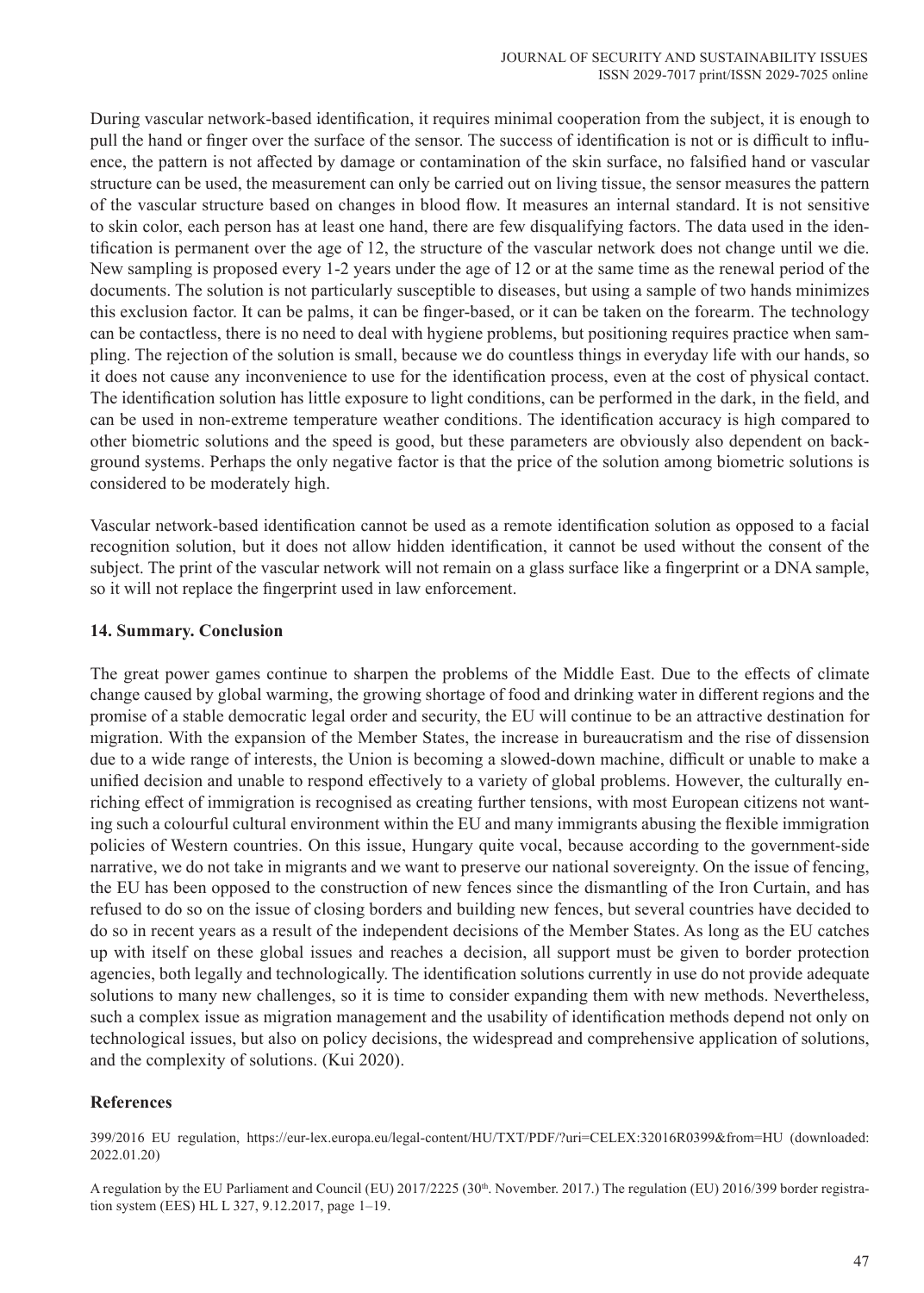#### JOURNAL OF SECURITY AND SUSTAINABILITY ISSUES ISSN 2029-7017 print/ISSN 2029-7025 online

A regulation by the EU Parliament and Council (EU) 2017/2226 (30<sup>th</sup>. November. 2017.) establishing an EES system for recording data on the entry and exit of third-country nationals crossing the external borders of the Member States and determining the conditions for access to EES for law enforcement purposes and implementing the Schengen Agreement, regulation No 767/2008/EK 1077/2011/EU and regulation No HL L 327, 2017.12.9., page 20–82.

A regulation made by the EU Parliament and Council (EU) 2018/1240 (12. September. 2018.) establishing the European Travel Information and Authorisation System (ETIAS) and amending Regulation (EU) No 1077/2011, Regulation (EU) No 515/2014, Regulation (EU) No 2016/399, Regulation (EU) No 2016/1624 and Regulation (EU) No 2017/2226 HL L 236, 2018.8.19., page 1–71.

A regulation made by the EU Parliament and Council (EU) 2019/1896 (13. November. 2019) on the European Border and Coast Guard and repealing Regulations (EU) No 1052/2013 and (EU) 2016/1624 (downloaded: 2022.02.16)

Balla József, 2017. A schengeni elvek szerinti határforgalom-ellenőrzés tartalmi elemei Magyarországon 2016-ban, Magyar Rendészet 2017/3. szám, 24

Balla József, A biometrikus adatokat tartalmazó úti és személyazonosító okmányok biztonságnövelő hatása a határ-, illetve közbiztonság alakulására, 82. page, https://rtk.uni-nke.hu/document/rtk-uni-nke-hu/Balla\_Jozsef\_biometrikus\_adatok-okmany.pdf (downloaded: 2021.02.14)

Balla József, A. 2019. biometrikus adatokat tartalmazó úti és személyazonosító okmányok biztonságnövelő hatása a határ-, illetve közbiztonság alakulására, 2019, 114. oldal https://rtk.uni-nke.hu/document/rtk-uni-nke-hu/Balla\_Jozsef\_biometrikus\_adatok-okmany.pdf (downloaded: 2021.01.28)

Balla József. 2019. A biometrikus adatokat tartalmazó úti és személyazonosító okmányok biztonságnövelő hatása a határ-, illetve közbiztonság alakulására, Dialóg Campus Kiadó, pp. 94-95. https://rtk.uni-nke.hu/document/rtk-uni-nke-hu/Balla\_Jozsef\_biometrikus\_adatok-okmany.pdf (downloaded: 2021.11.22)

Balla, József. Biometric data in documents, https://www.academia.edu/33526570/Biometric data in documents Biztonsagpolitika\_2013 7. page, (downloaded: 2021.01.30)

Beňuška, T., Nečas, P. 2021. On societal security of the state: applying a perspective of sustainability to immigration. Ent-repreneurship and Sustainability Issues, 9(2), 473-487. http://doi.org/10.9770/jesi.2021.9.2(31)

Besenyő János 2017.Fences and Border Protection: The Question of Establishing Technical Barriers in Europe. Academic and Applied Research in Military and Public Management Science, Vol 16, Issue 1, pp. 77-87. https://folyoirat.ludovika.hu/index.php/aarms/article/ view/1617 , (downloaded: 2022.02.10)

Besenyő János. 2019. Migrációs útvonalak, In: Besenyő János; Miletics Péter; Orbán Balázs: Európa és a Migráció, Zrínyi Kiadó, 2019, 31-64

Fejes Attila, Beszéd alapján történő személyazonosítás új kihívásai a kriminalisztikában, Magyar Rendészet, 2018/2. 117-126, http:// real.mtak.hu/92529/1/web\_MR\_2018\_02%20fejes.pdf (downloaded: 2021.02.12)

FRONTEX. https://frontex.europa.eu/assets/Publications/Risk\_Analysis/Risk\_Analysis/Risk\_Analysis\_2021.pdf 49p, (letöltés ideje: 2021.11.02)

Gulyás, Laura, Kovács, András. 2021. Biometric Authentication System based on Hand Geometry and Palmprint Features, In Proceedings of the International Conference on Image Processing and Vision Engineering (IMPROVE 2021), pages 58-65, ISBN: 978-989-758- 511-1, https://www.scitepress.org/Papers/2021/104089/104089.pdf (downloaded: 2021.01.30)

Kotzur, Markus, Moya, David, Sözen, Ülkü Sezgi, Romano, Andrea. 2020. The External Dimension of EU Migration and Asylum Policies: Border Management, Human Rights and Development Policies in the Mediterranean Area, Nomos Verlag, pp. 39-43.

Kovács, T., Ujhegyi, P. 2021. Reduced-parameter biometric identification capabilities to protect critical infrastructures and special objects, Biztonságtudományi szemle, III. évf 1. különszám, 137-146 oldal.

Kriviņš, A., Teivāns-Treinovskis, J., Tumalavičius, V. 2021. Issues of state and national security: Religiously inspired terro-rism in the Baltic States: internal and external factors. Insights Into Regional Development, 3(1), 65-79. http://doi.org/10.9770/IRD.2021.3.1(4)

Kui László, A Magyar határőrizet technikai generációváltásai és lehetséges fejlesztési irányok, PhD degree thesis, 2020, https://www. uni-nke.hu/document/rtk-uni-nke-hu/A\_magyar\_hatarorizet\_technikai\_generaciovaltasai\_es\_lehetseges\_fejlesztesi\_iranyok.pdf (downloaded: 2022.02.10)

Migration and migrant population statistics, https://ec.europa.eu/eurostat/statistics-explained/index.php?title=Migration\_and\_migrant\_population\_statistics#Migrant\_population:\_23\_million\_non-EU\_citizens\_living\_in\_the\_EU\_on\_1\_January\_2020 (downloaded: 2021.11.20)